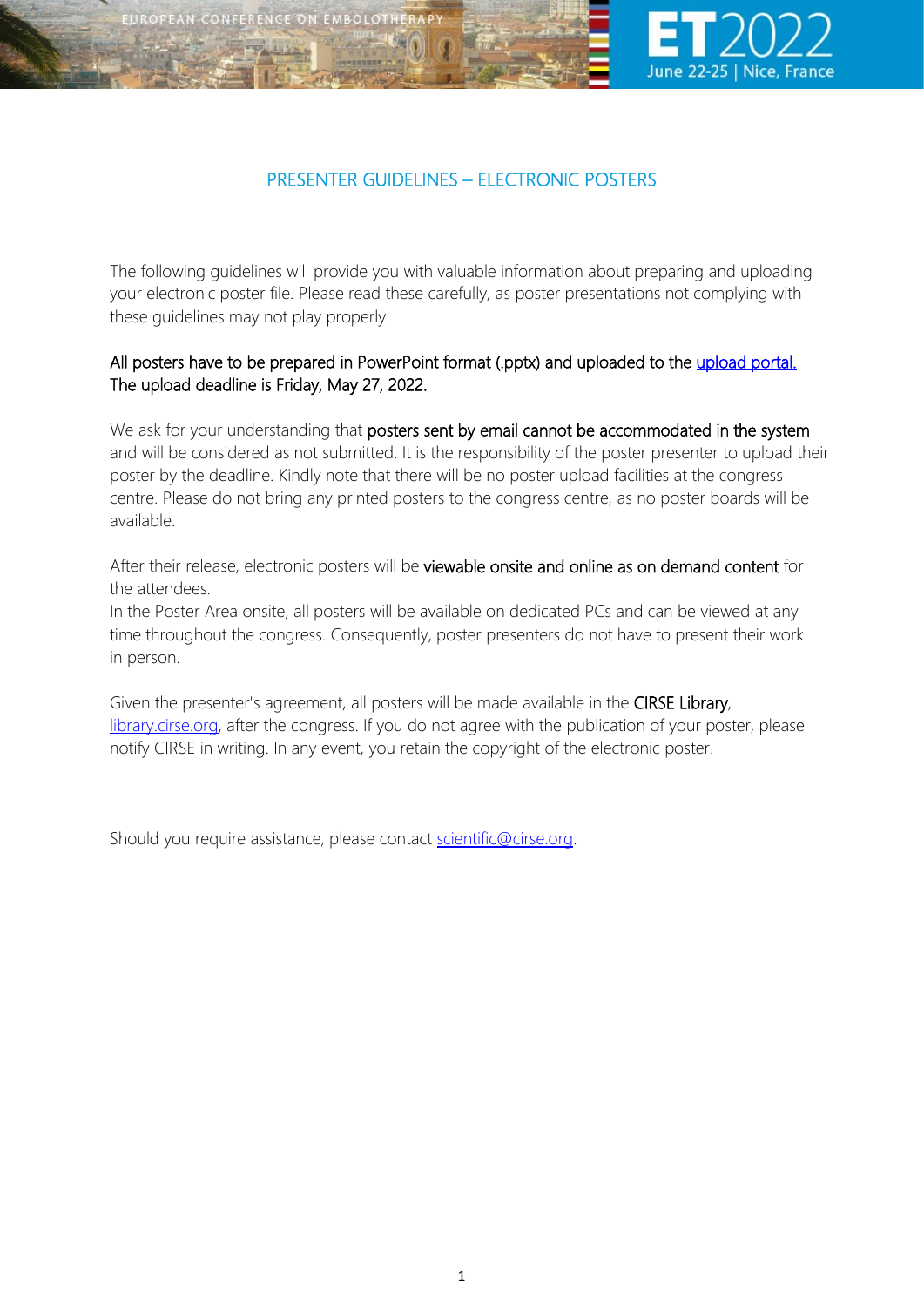

### PREPARING YOUR POSTER MATERIAL

#### Formal and technical requirements

- 1. Format: Electronic posters will be accepted in MS PowerPoint (\*.pptx) format only. Macintosh presentations (i.e. Keynote) cannot be accommodated.
- 2. Videos: If your poster contains videos, always remember to embed them directly into the PowerPoint file and save it as **.pptx**. Videos cannot be embedded in .ppt files.
- 3. Language: As the official congress language is English, all electronic poster presentations must be in English. If English is not your native language, we recommend that you have your poster proof-read by a native speaker if possible.
- 4. Advertising: Advertising of products is prohibited. Please make sure that your presentation provides objective information based on scientific methods generally accepted in the medical community, and is free of commercial bias.
- 5. Patient anonymity: Please make sure that no patient names or any other information allowing the identification of a patient appear in your presentation material. Patient anonymity must be ensured at all times.
- 6. Presenters at CIRSE meetings must be sensitive to diversity and ensure that their presentations are free from any content that may be perceived as discriminatory or derogatory. CIRSE reserves the right to exclude non-compliant speakers from presenting at future meetings.
- 7. Copyright reserved material: It is the author's responsibility to ensure that any part of the slideshow (figures, tables, images, etc.) is free of any third party right and/or cited correctly.
- 8. Conflicts of interest: According to the CIRSE disclosure policy, all poster presenters must disclose potential conflicts of interest on the cover slide of their poster.
- 9. Please note that macros should not be used and flash-animations are not supported.
- 10. File name: The name of the presentation file should include the presenter's name and the presentation number (max. 50 characters). To avoid any compatibility problems, please do not use special characters (e.g. «, Ö, Ø, ñ, ε, ®, ý, }, { etc.).
- 11. File size: The maximum file size per poster should be 20 MB.

#### Slide design

- 1. Aspect ratio of your presentation should be 16:9 (landscape orientation).
- 2. Fonts: Do not use special fonts which are not part of the standard PowerPoint package, as this will cause problems while uploading your file.
- 3. Text: Your quiding principle should be "As much as necessary, as little as possible". The text should be concise and to the point, key facts should be highlighted.